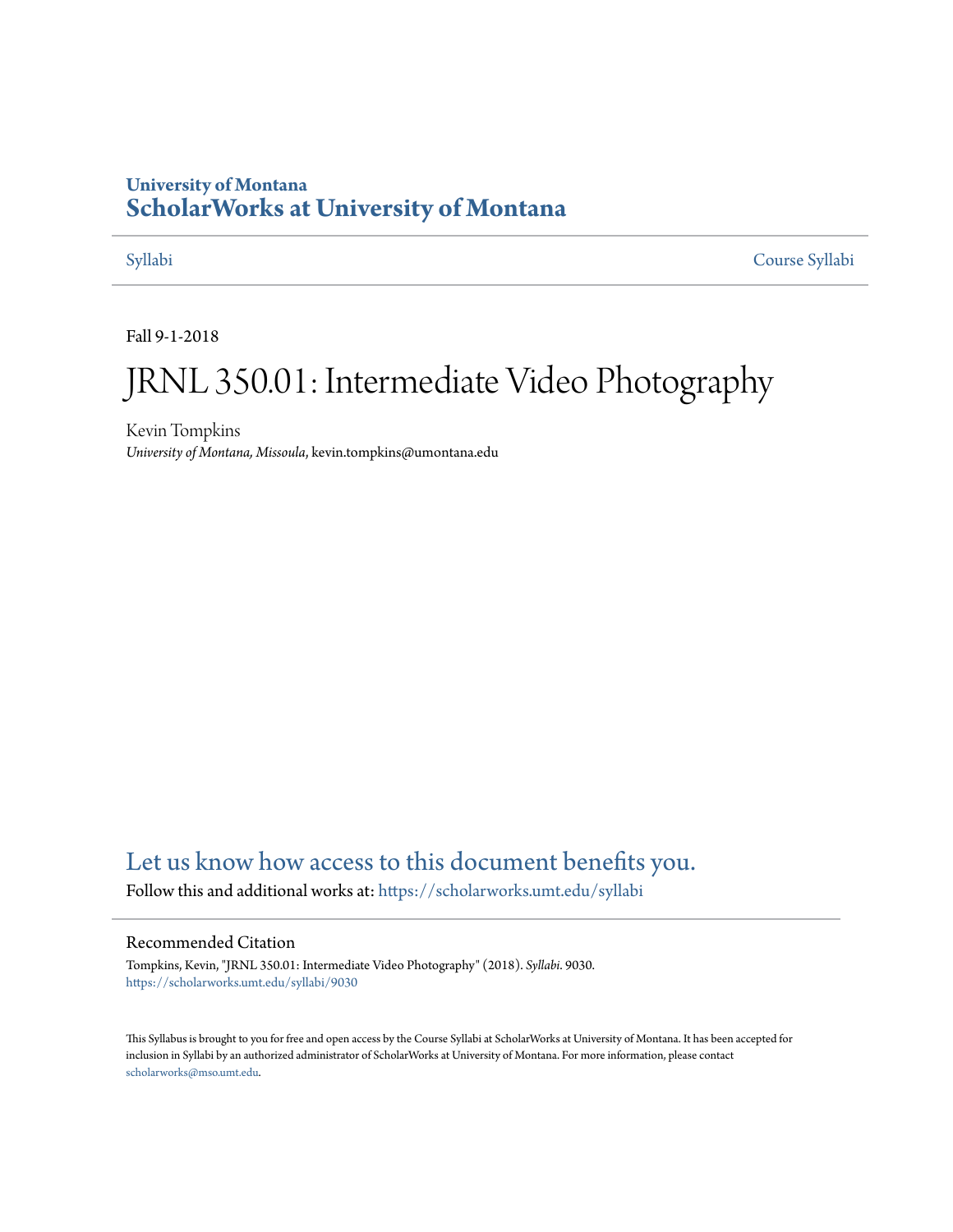# **JRNL 350 / 592 INTERMEDIATE VIDEO PHOTOGRAPHY AND EDITING FALL 2018**

#### **Class meets Tuesdays & Thursdays 9:00 am - 10:50 am in DAH 114**

#### **Assistant Professor**

Kevin Tompkins UM School of Journalism Don Anderson Hall 402 Office hours MW 11:30am – 1:30pm (and by appointment) 509-220-1000 (cell) 406-243-4088 (office) E-mail: [kevin.tompkins@umontana.edu](mailto:kevin.tompkins@umontana.edu)

#### **Learning Outcomes**

- Show visual literacy, understanding, and skills.
- Think critically and creatively.
- Critically evaluate and tailor video projects for an appropriate audience.
- Use appropriate tools and technology.

#### **Scope and Expectations**

This course will incorporate remote video projects to teach production techniques. Using a variety of assignments, students will be expected to master the areas of producing, video photography, post-production editing, audio, graphics, copywriting and other production areas.

Television is a team effort. You will have to learn to work with others to be successful. Learn to get along with each other. Your cooperation and willingness to work together and get along during productions will be noticed and recorded.

I expect you to show up to class prepared. You are expected to pay attention and take notes during each class.

#### **Attendance Policy**

Attendance is mandatory. Excused absences must be documented by the instructor. If you are late for class or for a script or edit review session, you will be considered absent. Punctuality is expected.

#### **Deadlines**

As is the case with all broadcast programs, deadlines are critical. All assignments must be handed in on time. One full grade (10%) will subtracted for each day the assignment is late. No assignments will be accepted later than ONE WEEK AFTER THE DEADLINE.

#### **Academic Honesty**

All students must practice academic honesty. Academic misconduct is subject to an academic penalty by the course instructor and/or a disciplinary sanction by the University. All students need to be familiar with the Student Conduct Code. The Code is available for review online at [http://life.umt.edu/vpsa/student\\_conduct.php.](http://life.umt.edu/vpsa/student_conduct.php)

#### **Equipment**

You will need the following items for this class:

- A good set of headphones with both 1/4" phone and 1/8" mini plug connectors.
- A powered hard drive and USB drive to backup footage and archive your work.
- Writing implements and paper for taking notes.

**Text Book -** There is no required textbook for this course.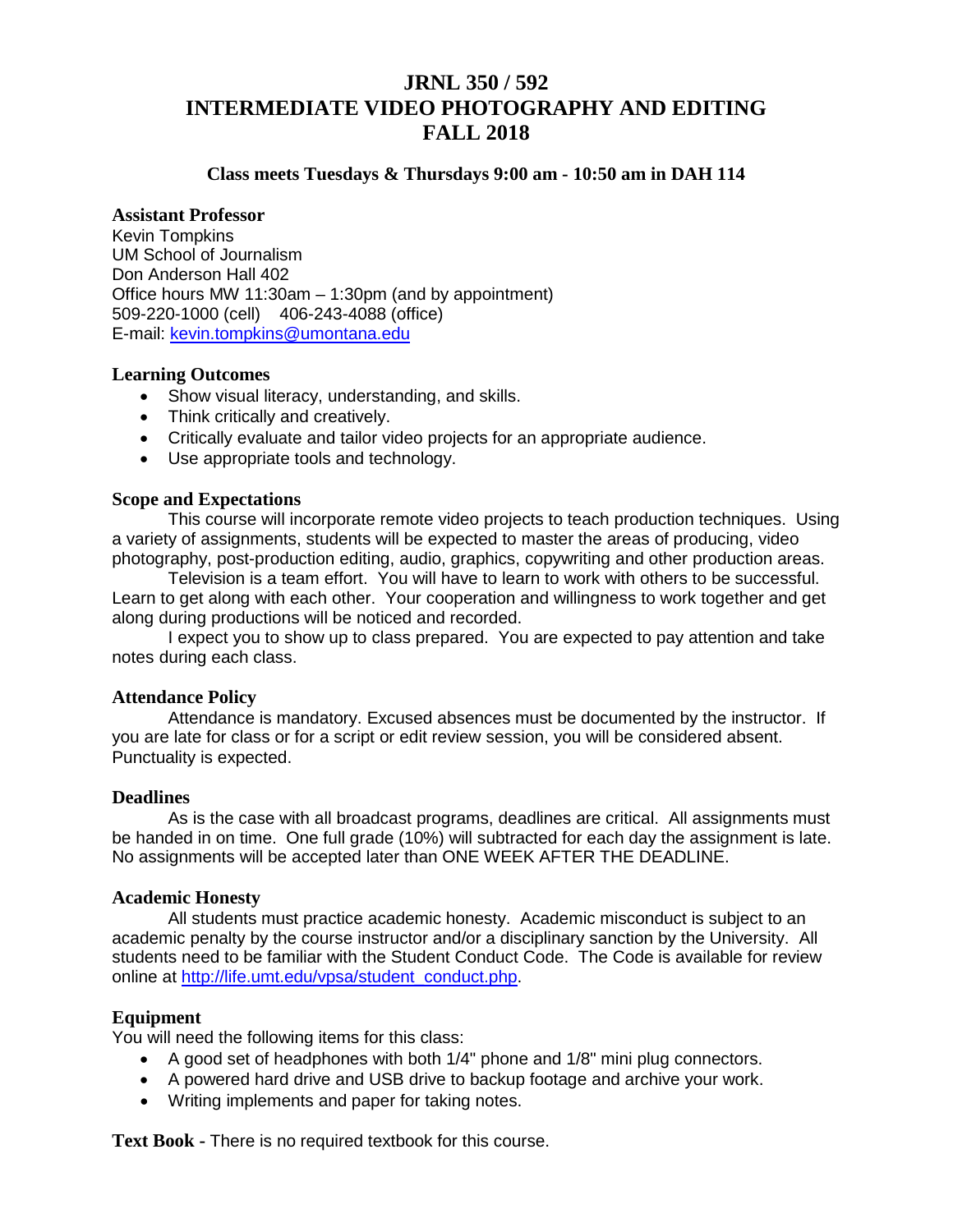#### **Same Work for Multiple Classes in J-School**

You may not submit for this course any assignment that has previously or will be concurrently submitted for another class unless you receive prior approval from the professor for both courses. To do so without permission will result in an "F" for the assignment and could result in an "F" for the course.

#### **Accommodations for Students with Disabilities**

This course is accessible to and usable by otherwise qualified students with disabilities. To request reasonable program modifications, please consult with the instructor. Disability Services for Students will assist the instructor and student in the accommodation process. For more information, visit the Disability Services website at [www.umt.edu/dss/.](https://messaging.umt.edu/exchweb/bin/redir.asp?URL=http://www.umt.edu/dss/)

#### **Diversity Initiative**

The School of Journalism has undertaken an initiative to create opportunities for students to tell stories of more varied and diverse groups of people. You will need to integrate one of these groups into one of this semester's assignments. We will discuss the groups of people and some possible story ideas during the preparation of the assignments.

#### **Checkout**

- Remote equipment kits with Sony EX-1 digital cameras, tripods, lights, batteries and microphones are available for use through Student Checkout in DAH 007. You can check out the kits for a maximum of 24-hours. Make sure you pick-up and return your equipment on time or you will lose your checkout privileges. Do not expect to always get the equipment at the exact time you need it. Always have a secondary plan.
- Be careful with all equipment you use either in the studio or in the field. Don't leave any equipment in your car or anyplace it could be stolen. Do not lose your temper and take it out on the equipment. Problems will happen, whether you're at the network level or in college. Everything breaks down eventually. Batteries die and computers don't always cooperate. Be patient and learn to solve problems on your own. **You are financially responsible for any lost, stolen or damaged equipment.**
- Failure to follow proper checkout procedures will result in a loss of points for this class, affect your final grade and may lead to losing your check out privileges.

#### **Access**

*ATTENTION ALL Graduate & Professional Program students:* You will NOT need to submit this form for Spring 2016 if you are a JOUR/RTV graduate student OR undergraduate student, already admitted to the JOUR/RTV Professional Program. Your security-code has already been generated for the semester and your GrizCard has already been activated. You will have continual access (during the semester) to DAH, until you graduate or drop from the professional program. If your code has not already been emailed to you, please see Cameron in DAH201 or call her at 243-4001, to attain your access code.

#### **Studio and Labs**

DAH 114 must be cleaned up and everything put away or thrown away at the end of each class. Anything you bring into the classroom, you take with you out of the classroom. Please clean up your areas. Log off and put computers to sleep when you are finished working. Keep drink containers on the floor to prevent accidental spillage on computer keyboards.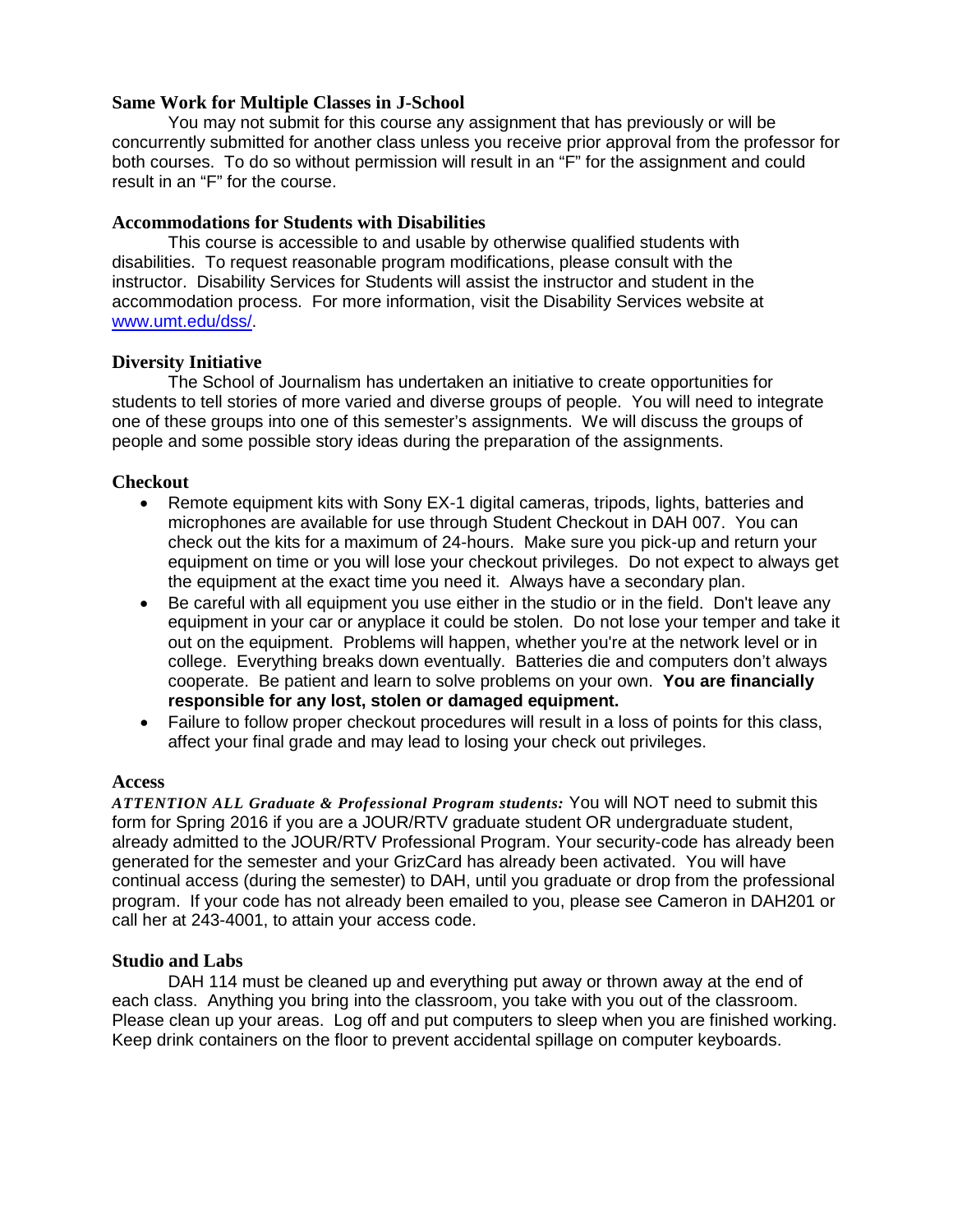#### **Grading & Critique**

You will receive a class-wide critique summary and a personal critique and grading sheet following every assignment. Writing & graphics assignments will be graded with only the personal critique sheet. This is a building block class. I expect to see you to continue growing throughout the semester.

**Assignments** News Editing 100 Visual Story #1 100 Visual Story #2 100 No Narration News Story 200 Reporter Narration News Story 200 Business: Made in Montana Pre-production 100 Business: Made in Montana Production 100 Business: Made in Montana Post-Production 200<br>Quiz x 2 200 Quiz  $x$  2 Class Attendance 100 Participation/Checkout 100 **Total 1500**

#### **Final Grades (Plus/Minus grading)**

| A              | 1395-        |
|----------------|--------------|
|                | 1500         |
| $A -$          | 1350-        |
|                | 1394         |
| $B+$           | 1320-        |
|                | 1350         |
| B              | 1245-        |
|                | 1319         |
| $B -$          | 1200-        |
|                | 1244         |
| $C+$           | 1170-        |
|                | 1199         |
| $\overline{C}$ | 1095-        |
|                | 1169         |
| $C-$           | 1050-        |
|                | 1094         |
| $D+$           | 1020-        |
|                | 1049         |
| D              | 945-1019     |
| $D-$           | 900-944      |
| F              | <b>Below</b> |
|                | 900          |

#### **J-Tech**

When you're having problems with School of Journalism lab computers, please go to the J-Tech site at [https://jtech.jour.umt.edu.](https://jtech.jour.umt.edu/) You can read articles, search the knowledge base or send in "tickets" if you're having trouble with your computer.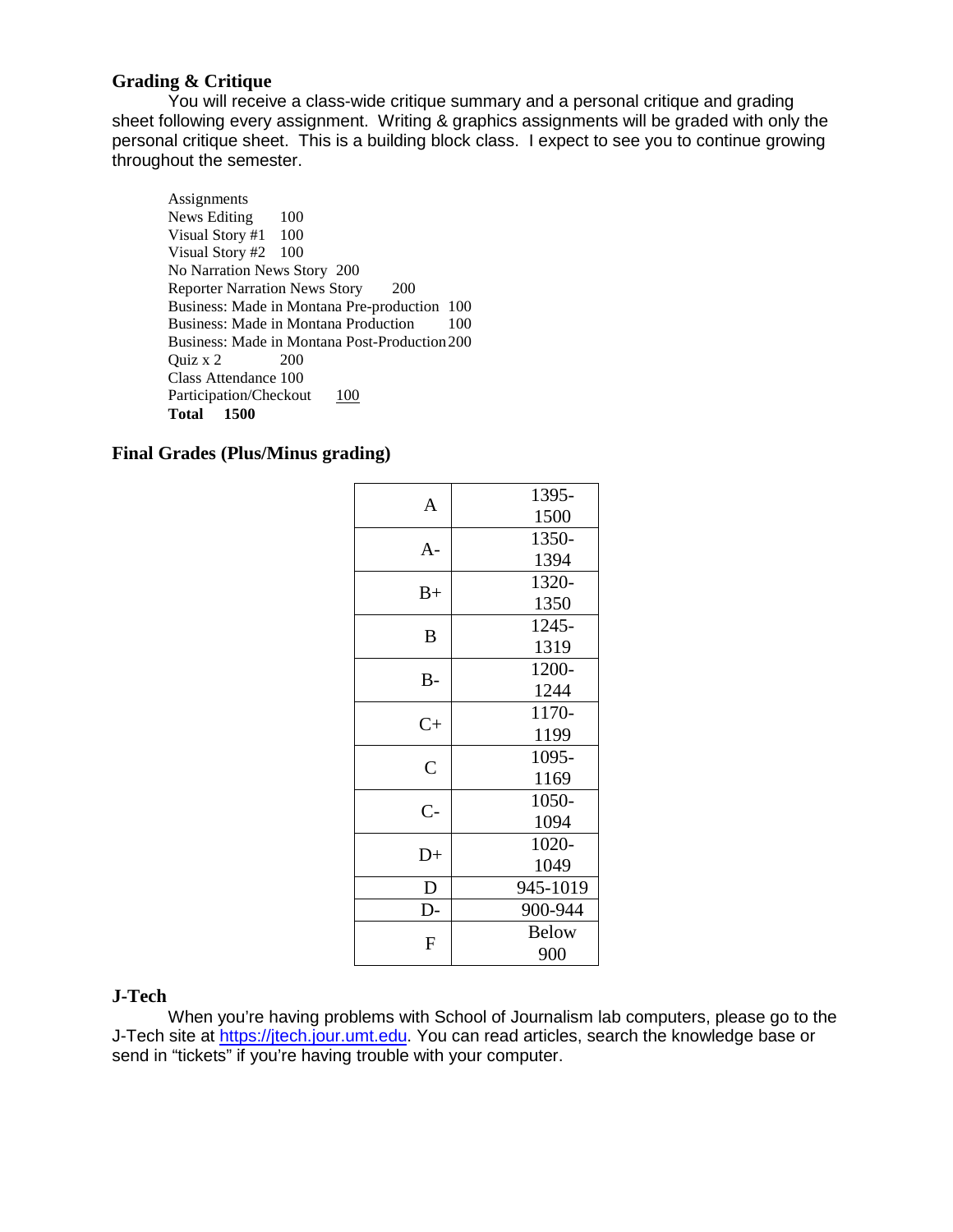### **Printing**

Printing costs. To get print credits, go to the Jtech window in room 010, Don Anderson Hall. You must pay with CASH. The Jtech office is supposed to be staffed 9am-5pm Monday through Friday.

#### **Graduate Students**

Graduate students will work on final production, post-production and promotion of the Business: Made in Montana television program such as producing, writing, shooting and ingesting host wraps, assist in program editing and graphics and promotion of program on-air and online.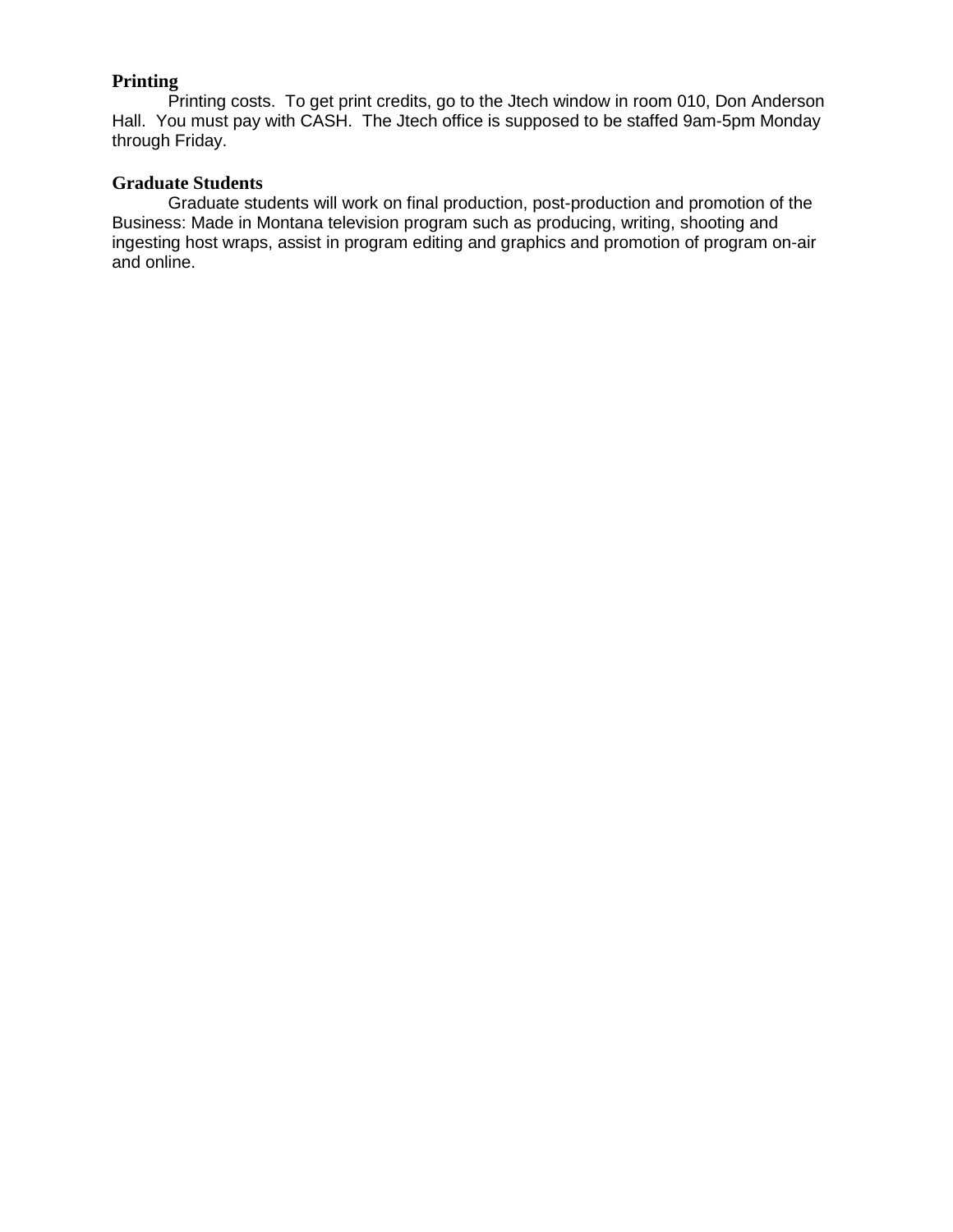# **JRNL 350/592-Intermediate Video Photography & Editing Fall 2018** •• Avid Nexus - User: **jrnl350fall** Password: **donoliver1 Class-by-Class Topics and Assignments SUBJECT TO CHANGE**

#### **Tuesday, 8/28/2018**

Syllabus, Course Preview and General Housekeeping *Assignment – Business: Made in Montana story ideas* Introduction to HD video and Sony EX-1 camera

#### **Thursday, 8/30**

Introduction to video news photography/sequences How to ingest footage into Avid Media Composer Working with, backing up and importing using Sony SxS cards

#### **Tuesday, 9/4**

Introduction to Avid Media Composer digital non-linear editing and Avid NEXIS Storage

#### **Thursday, 9/6**

*Business: Made in Montana Story Ideas DUE* / Presentations More on Avid Media Composer Recording Audio review *Assignment – News Editing*

#### **Tuesday, 9/11**

*News Editing Assignment DUE – Review and critique Review Avid Media Composer/Camera/Lighting/Audio*

#### **Thursday, 9/13**

Producing, constructing, and writing news stories Ethics of video news photography Lighting for Video

#### **Tuesday, 9/18**

#### *News Editing DUE cont.-Review and critique*

*Assignment – Visual Story #1 – Washing Dishes Assignment — Business: Made in Montana Teams and Stories*

#### **Thursday, 9/20**

#### *Business: Made in Montana Research DUE*

Business: Made in Montana Research Presentations/Updates Shooting and Editing Review - *QUIZ*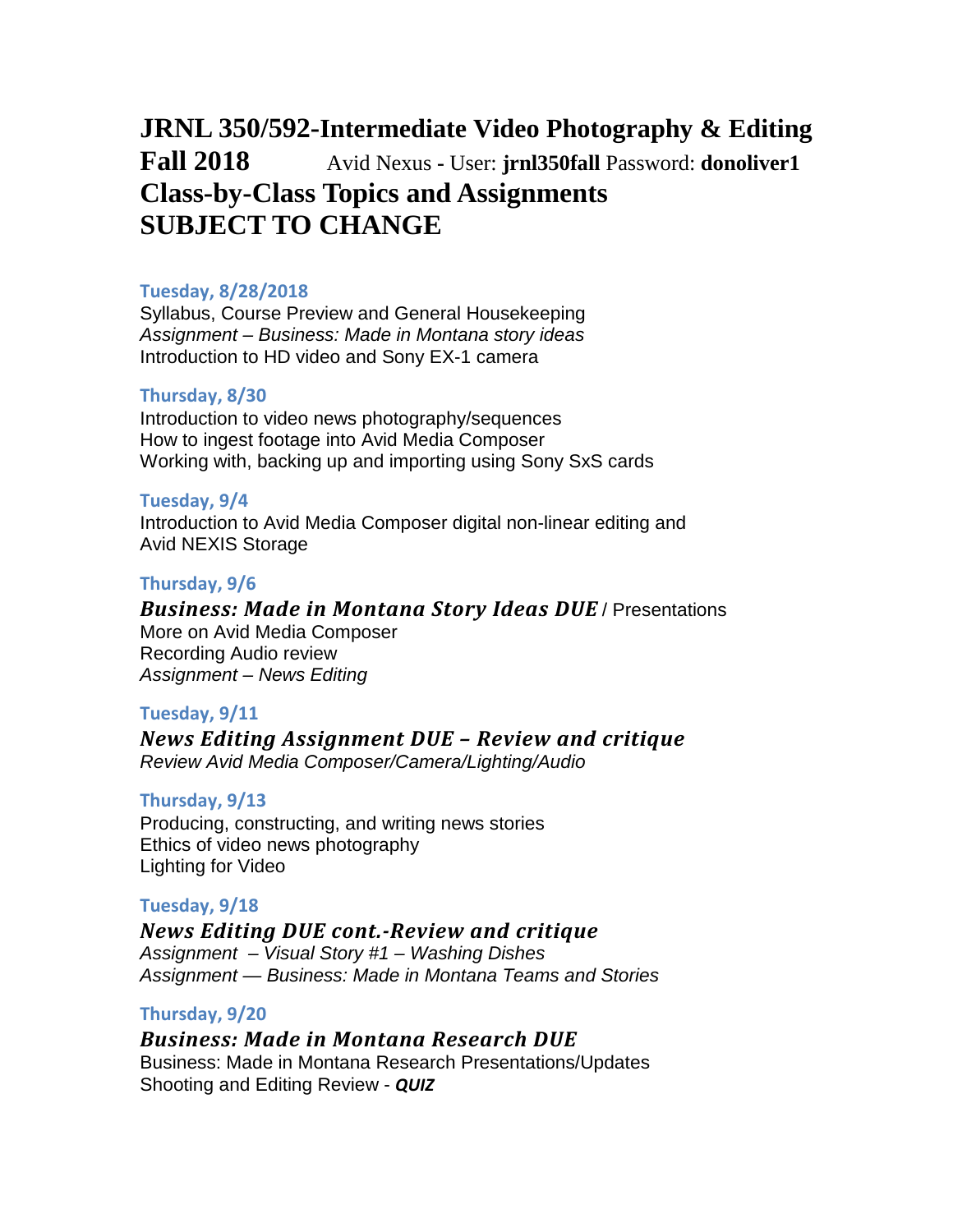#### **Tuesday, 9/25**

*Visual Story #1 DUE – Review and critique Assignment – Visual Story #2 – Gas Prices*

#### **Thursday, 9/27**

Diversity in storytelling Introduction to Adobe Photoshop Effective use of stills, titles and graphics in Avid

#### **Tuesday, 10/2**

*Visual Story #2 DUE – Review and critique Assignment – No Narration News Story*

#### **Thursday, 10/4**

*No Narration News Story Pitches DUE Business: Made in Montana Questions/Shots DUE*  Review Camera, Lighting, Audio and Editing

**Tuesday, 10/9** No Narration Story Script Review (One-on-one)

**Thursday, 10/11** No Narration Story Edit Review (One-on-one)

#### **Tuesday, 10/16**

*No Narration News Story DUE – Review and critique Assignment – Reporter Narration News Story*

#### **Thursday, 10/18**

*Reporter Narration Story Pitches DUE Business: Made in Montana Pre-production Book DUE (via email)* Business: Made in Montana Updates

**Tuesday, 10/23** Final Prep for Business: Made in Montana production *QUIZ* Reporter Narration News Story Edit Review (One-on-one)

**Thursday, 10/25** Reporter Narration News Story Script Review (One-on-one)

**Tuesday, 10/30** *Reporter Narration News Story DUE – Review and critique*